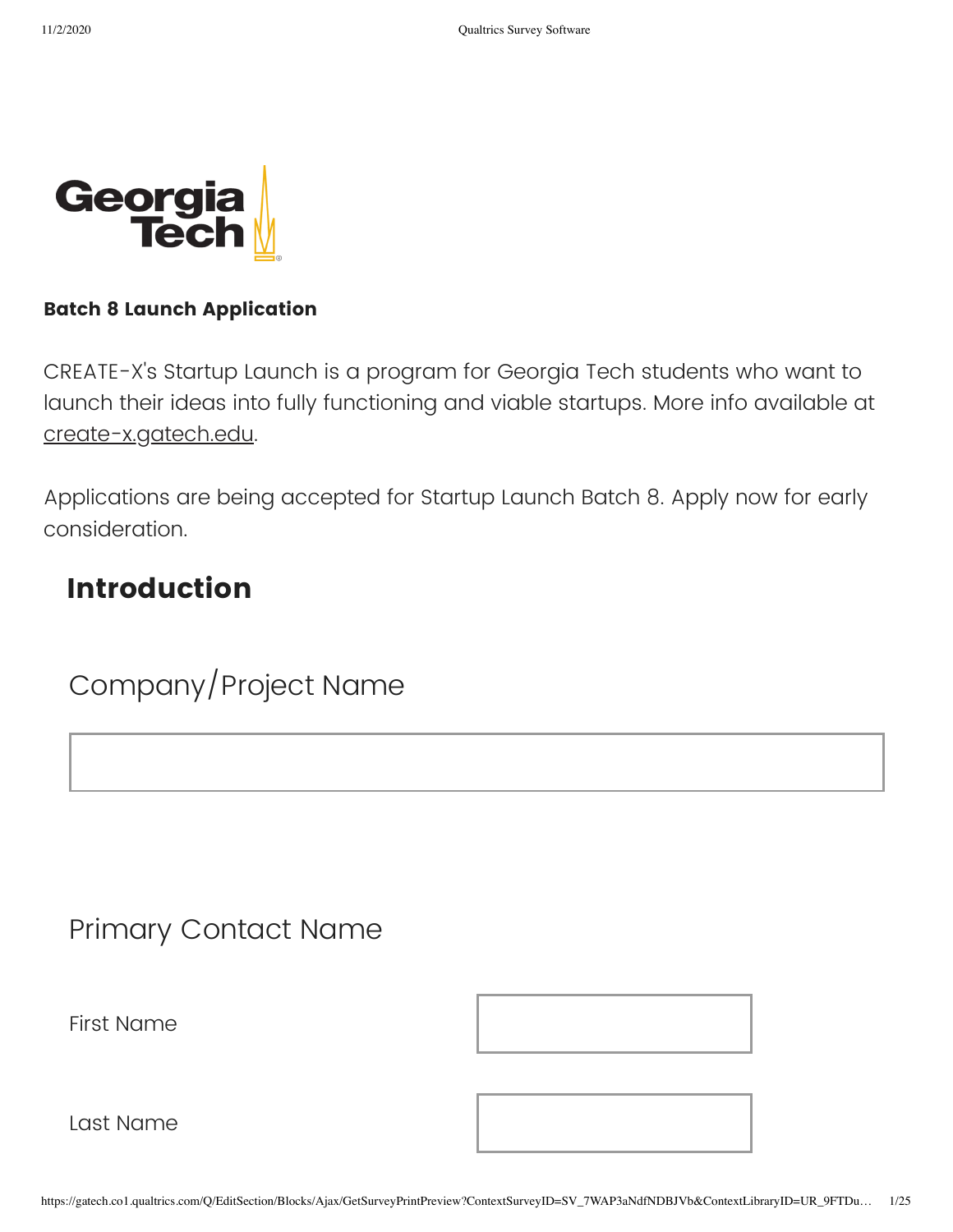#### Primary Contact Email

Phone Number

Company Website

Provide a link to a demo or demo video

Total number of cofounders, including yourself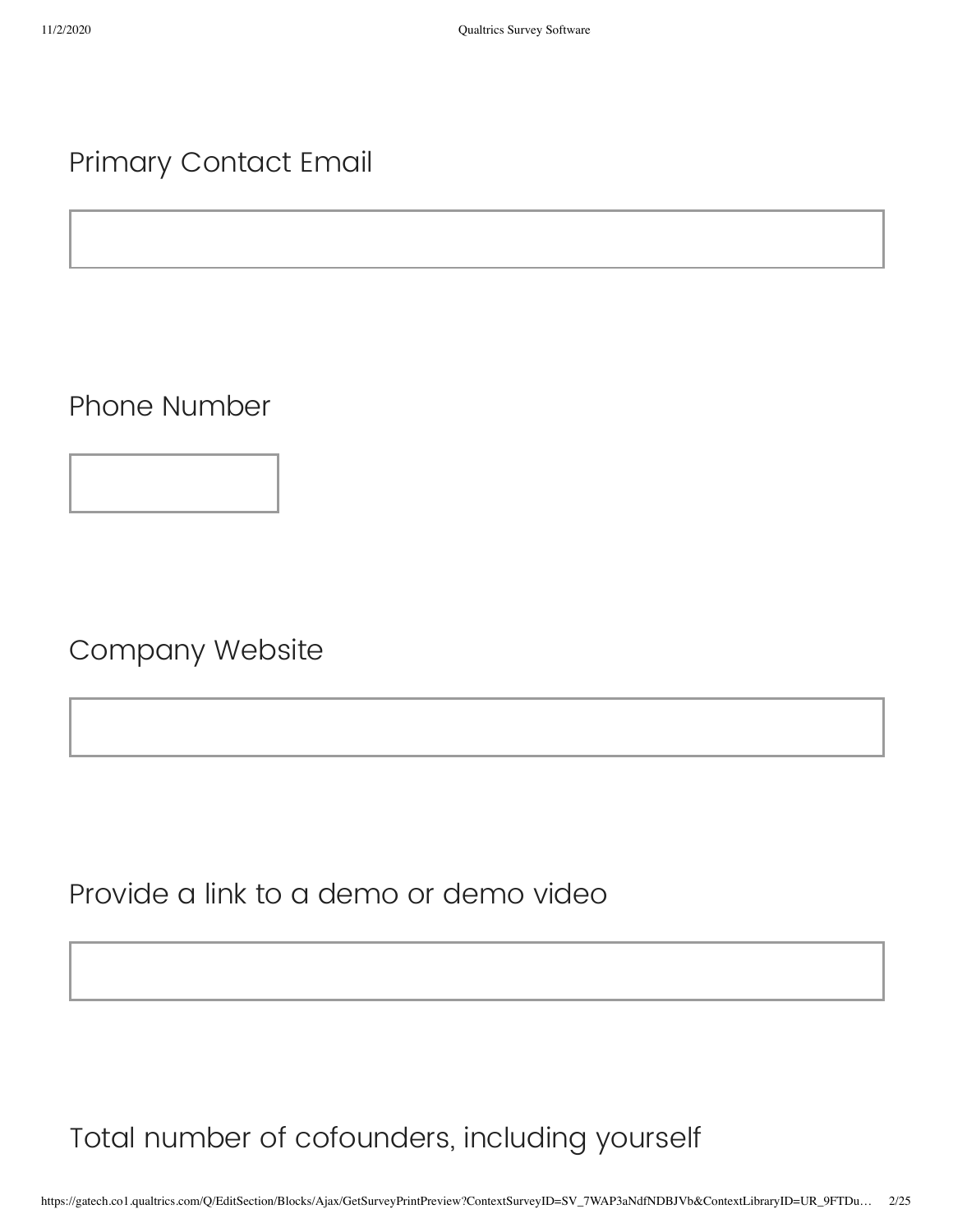| 11/2/2020 |  |    |  |  |
|-----------|--|----|--|--|
|           |  |    |  |  |
|           |  |    |  |  |
|           |  | þ. |  |  |
|           |  | ļ  |  |  |
|           |  |    |  |  |

#### **Conclusion**

Any additional team members?

Company Stage

- Idea Stage
- Prototype built
- 1 or more customer using it
- 1 or more customer paying for it

Briefly describe your startup in this format, "X will buy Y because of Z."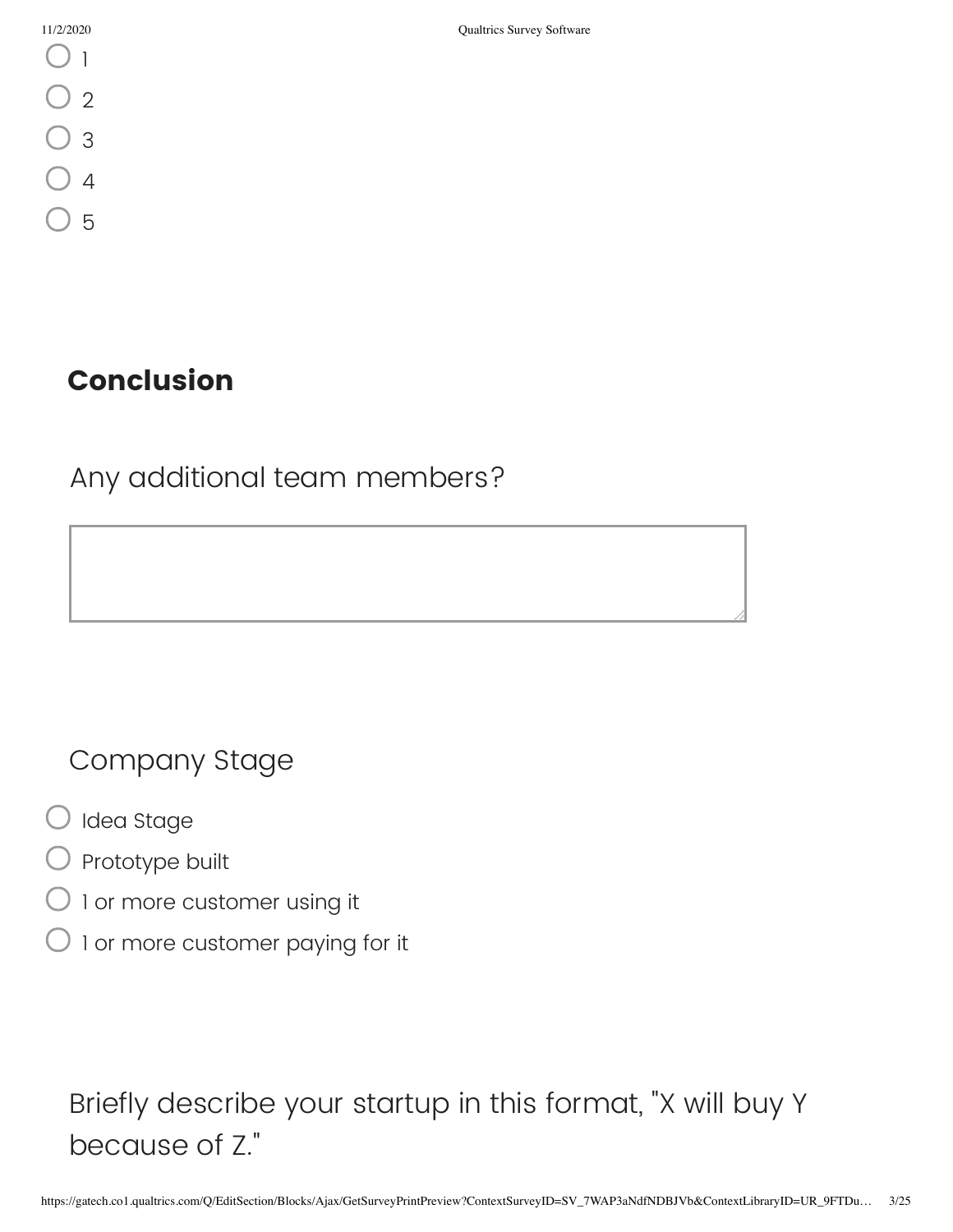Do you know your market size?

Yes

) No

Why you? If there was one spot left tell us why your team should be accepted. (See instructions - we prefer a link to a video.)

What, if any, exposure have you and your team had to startups? Include classes, internships, books, etc.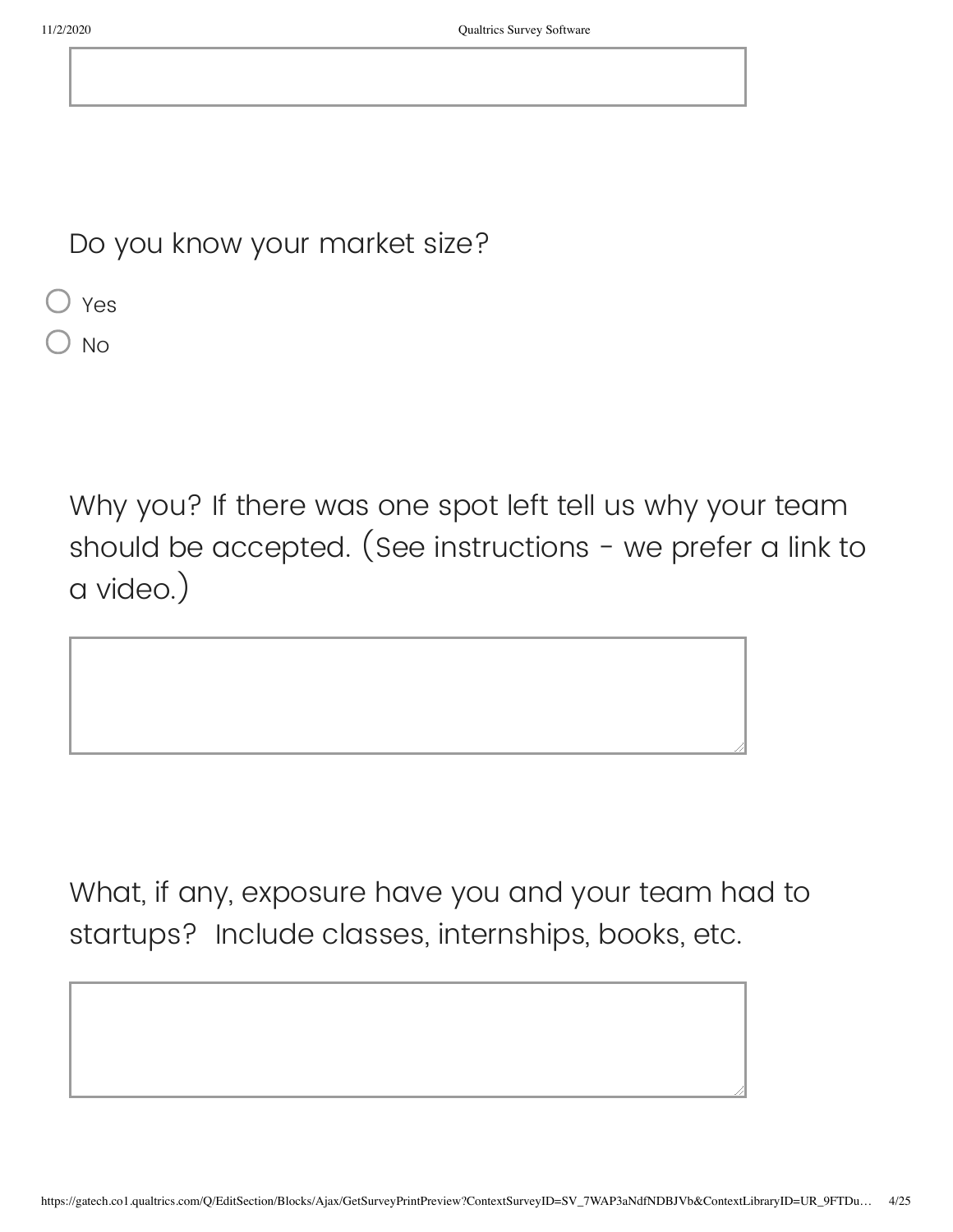Prior to Startup Launch, please select all the entrepreneurial programs that you have participated in.

- Startup Lab
- Tech Ventures
- CREATE-X Scholar
- Cribb Scholar
- Startup Academy
- Idea to Prototype
- CREATE-X Capstone
- Invent Class or Workshop
- Deep Startups
- Startup Ideas
- Legal Buzz
- CREATE-X Info Sessions
- The InVenture Prize
- Deliberate Innovation
- Startup Exchange
- TI:GER
- None
- **Other**

How does your team know each other? Please detail how and for how long each team member has known the other team members.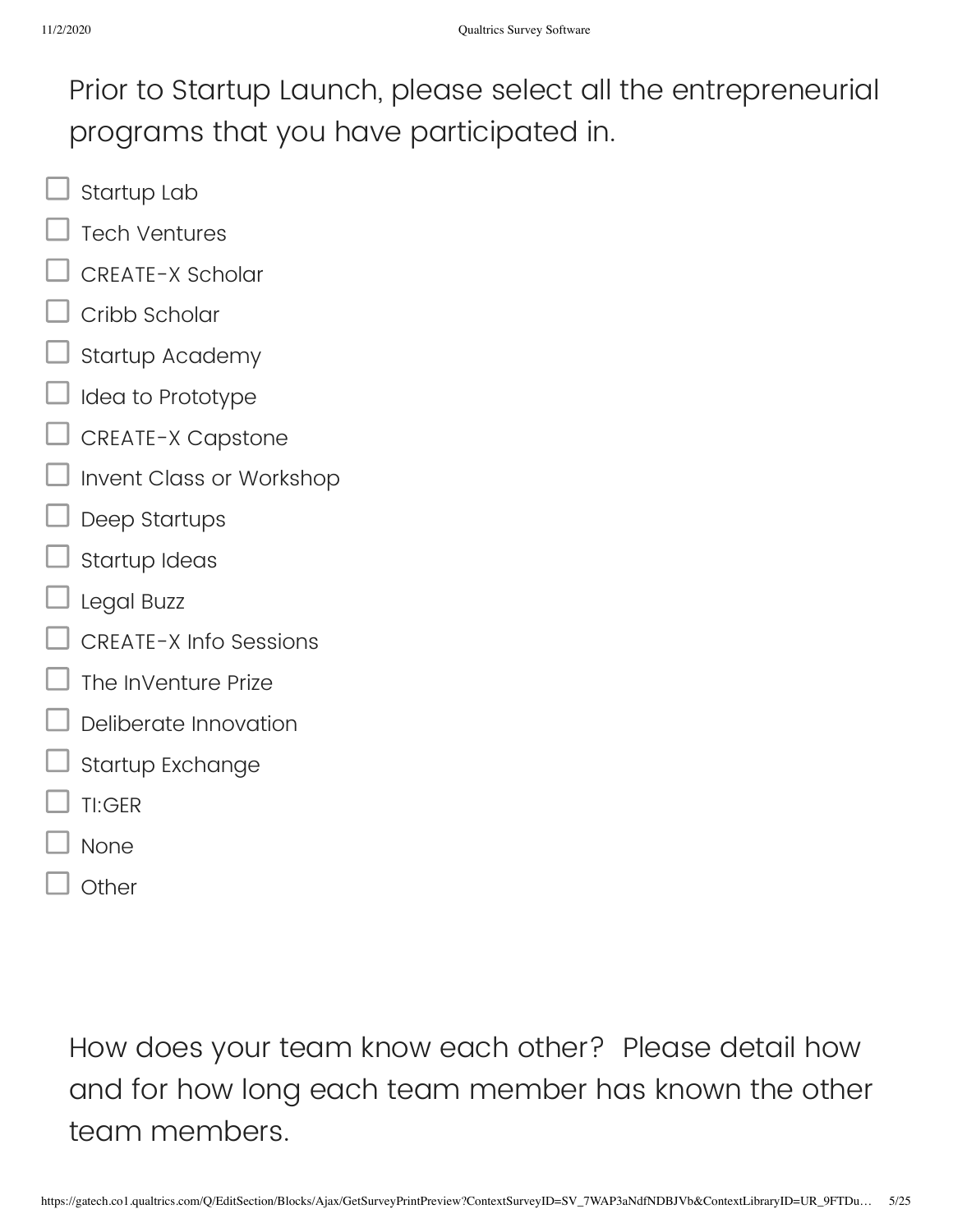## How did you hear about Startup Launch's application deadline?

- Daily Digest
- CREATE-X Campus Emails
- GT Events Calendar
- Other CREATE-X Events
- Startup Lab
- Idea to Prototype
- Tech Ventures
- CREATE-X Capstone
- Non CREATE-X GT Class
- Social Media (Facebook, Instagram, YouTube, Etc)
- Word of Mouth
- Technique Newspaper Ad
- Transit Bus Ad
- Napkin Dispensers

Alumni Startup Launch Startup **Other**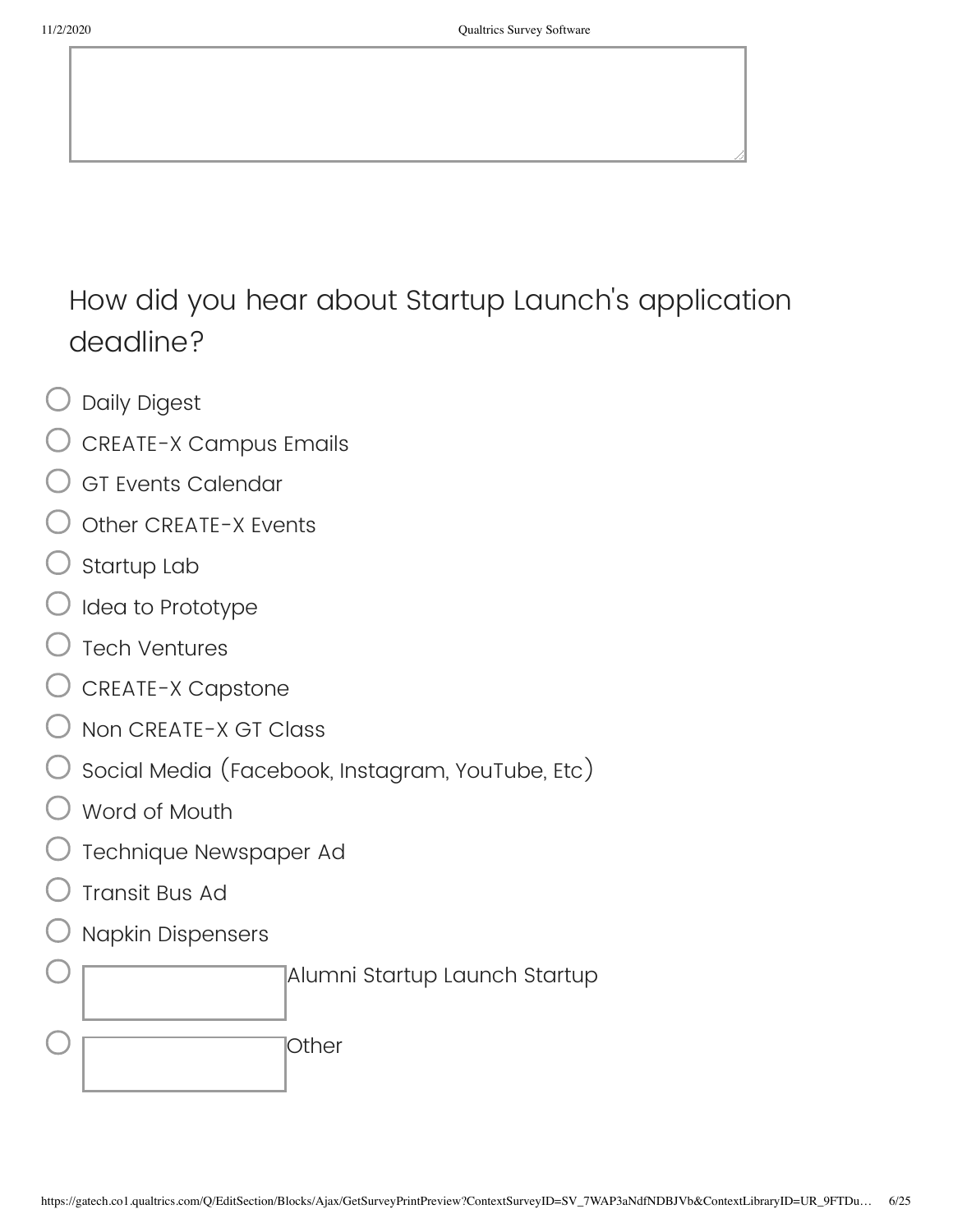#### Is this a resubmission?

Yes

No

#### **Co-Founder #1**

## Cofounder #1 Name (primary contact)

First Name

Last Name

#### Cofounder #1 Email

Co-Founder #1's Registration Status

Current GT student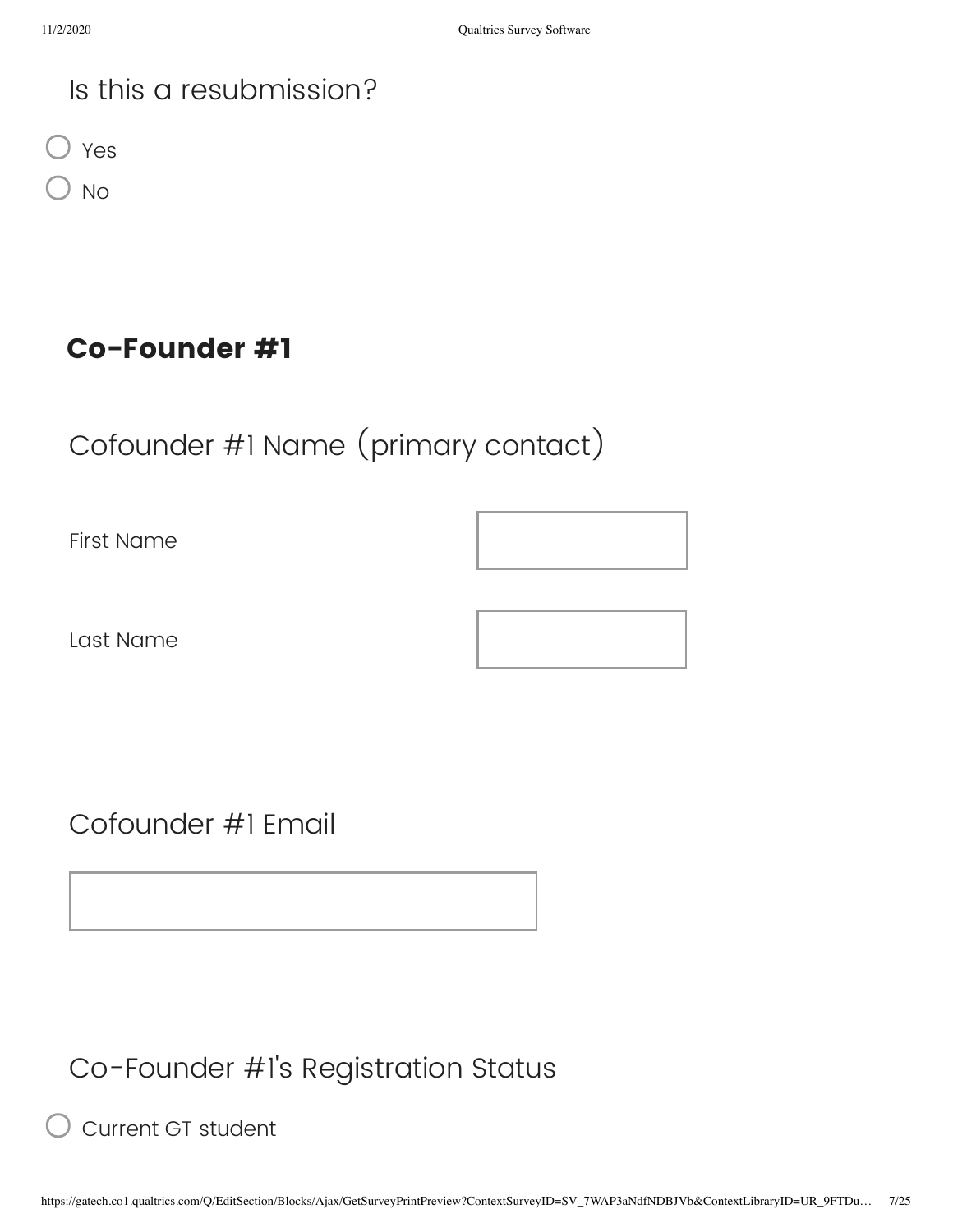- Graduating in Summer 2021
- Recent Graduate graduated Fall 2020 or Spring 2021
- GT Alumni graduated Summer 2020 or prior
- Drop Status
- Non-GT Student
- Non-GT Graduate

#### Co-Founder #1 School Attended

Cofounder #1 Classification

Cofounder #1 Grad Year

Cofounder #1 Major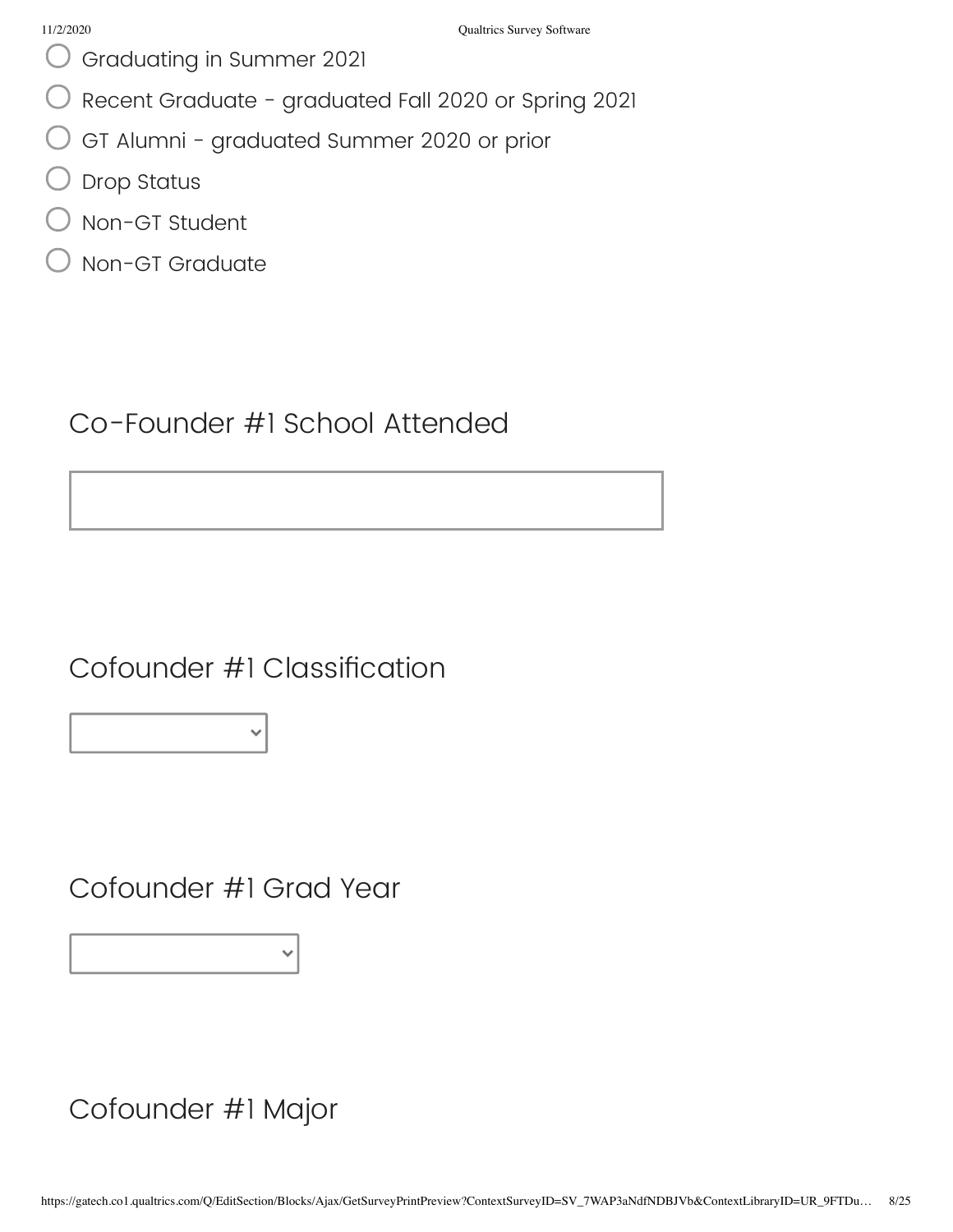### Cofounder #1 Dual Major, if applicable

### Cofounder #1 Commitment

Cofounder #1 Pronoun Preference

- $\bigcirc$  he/his
- she/hers
- they/their
- other

# Are you an international (F1 or J1) cofounder? (Either status does not disqualify you from Startup Launch.)

Yes